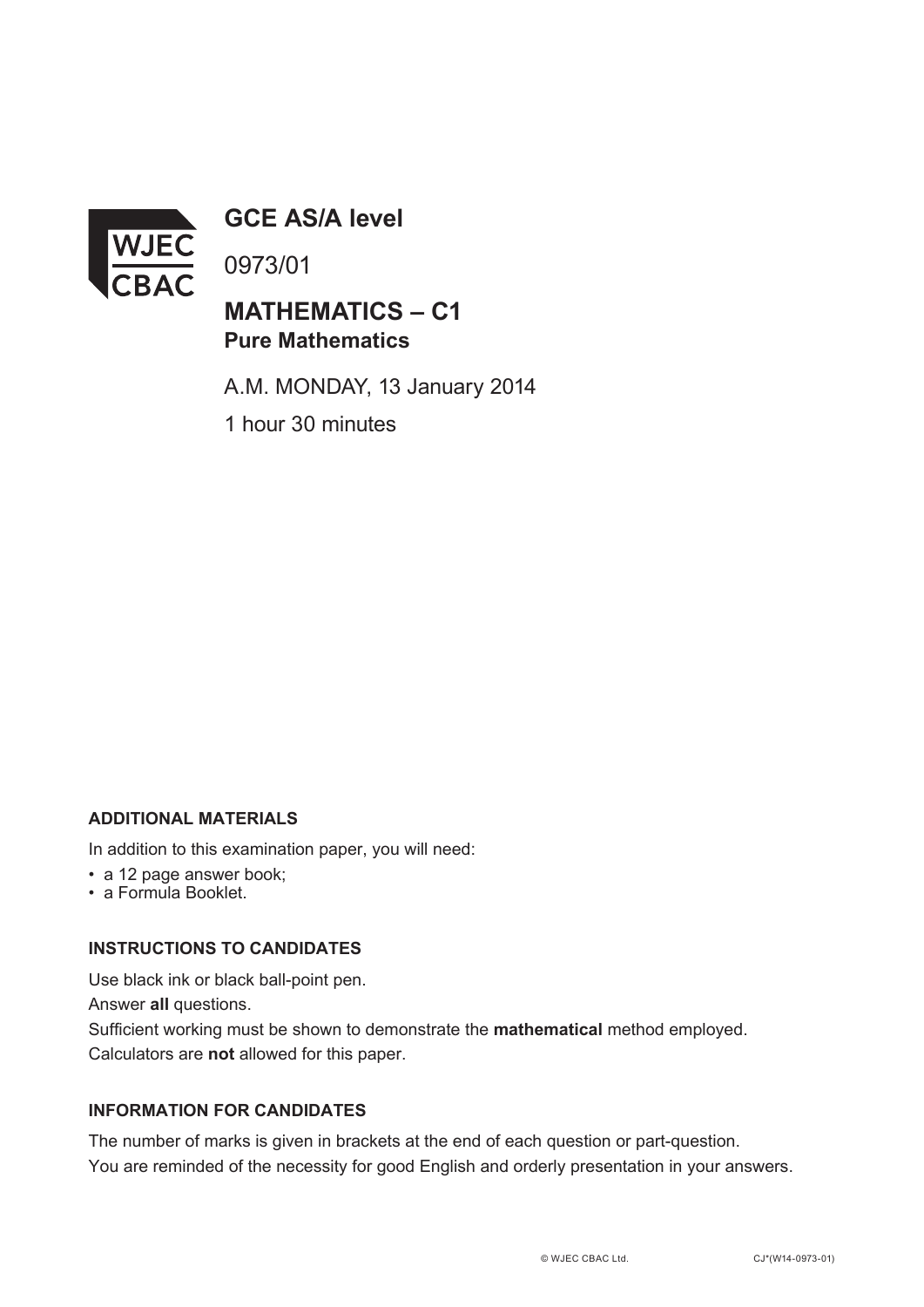- **1.** The points *A* and *B* have coordinates (6, –2) and (4, 1), respectively. The line *L*<sup>1</sup> passes through the point *B* and is perpendicular to *AB*.
	- *(a)* (i) Find the gradient of *AB*.
		- (ii) Find the equation of  $L_1$ .  $[5]$
	- *(b)* The line  $L_2$  passes through *A* and has equation  $x 8y 22 = 0$ . The lines  $L_1$  and  $L_2$  intersect at the point *C*.
		- (i) Show that *C* has coordinates  $(-2, -3)$ .
		- (ii) Find the coordinates of the mid-point of *AC*.
		- (iii) Find the area of triangle *ABC*, simplifying your answer. [9]

2. Simplify 
$$
\frac{3\sqrt{3} - 2\sqrt{5}}{2\sqrt{3} + \sqrt{5}}
$$
. [4]

- **3.** The curve *C* has equation  $y = \frac{20}{x} + 2x^2 11$ . The point *P* has coordinates (2, 7) and lies on *C*. Find the equation of the **normal** to *C* at *P*. [6]
- **4.** Show that  $x^2 + 1.6x 24.36$  may be expressed in the form  $(x + p)^2 25$ , where p is a constant whose value is to be found. **Hence** solve the quadratic equation  $x^2 + 1.6x - 24.36 = 0$ . [5]  $x^2 + 1.6x - 24.36$  may be expressed in the form  $(x + p)^2 - 25$
- **5.** (a) Use the binomial theorem to express  $(1 + \sqrt{6})^5$  in the form  $a + b\sqrt{6}$ , where a, b are integers whose values are to be found.
	- *(b)* The coefficient of  $x^2$  in the expansion of  $(1 + 3x)^n$  is 495. Given that *n* is a positive integer, find the value of  $n$ . [3]
- **6.** Given that the quadratic equation

$$
(2k-3)x^2 + 8x + (2k+3) = 0
$$

has no real roots, show that *k* satisfies an inequality of the form

$$
m - nk^2 < 0
$$

where *m*, *n* are integers whose values are to be found.

Hence find the range of values of *k* such that the quadratic equation

$$
(2k-3)x^2 + 8x + (2k+3) = 0
$$

has no real roots. [6]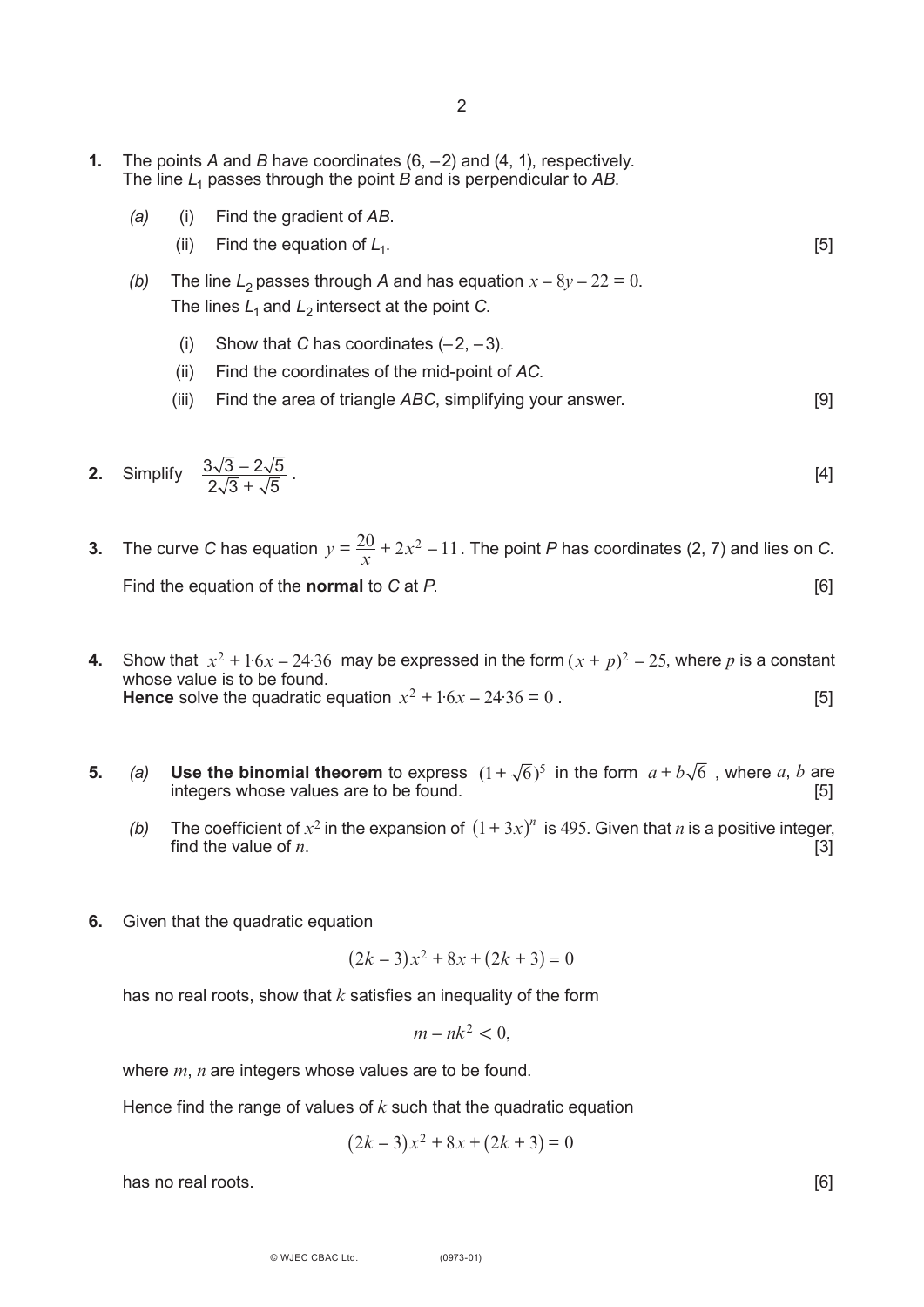**7. Figure 1** shows a sketch of the graph of  $y = f(x)$ . The graph has a maximum point at (2, 6) and intersects the *x*-axis at the points  $(-4, 0)$  and  $(8, 0)$ .

3



**Figure 1**

- *(a)* Sketch the graph of  $y = f(x 3)$ , indicating the coordinates of the stationary point and the coordinates of the points of intersection of the graph with the *x*-axis. [3] coordinates of the points of intersection of the graph with the *-axis.*
- *(b)* **Figure 2** shows a sketch of the graph having **one** of the following equations with an appropriate value of *p*, *q* or *r*.

 $y = f(x) + p$ , where *p* is a constant  $y = f(qx)$ , where q is a constant  $y = r f(x)$ , where *r* is a constant



**Figure 2**

Write down the equation of the graph sketched in **Figure 2**, together with the value of the corresponding constant. [2]

# **Turn over**